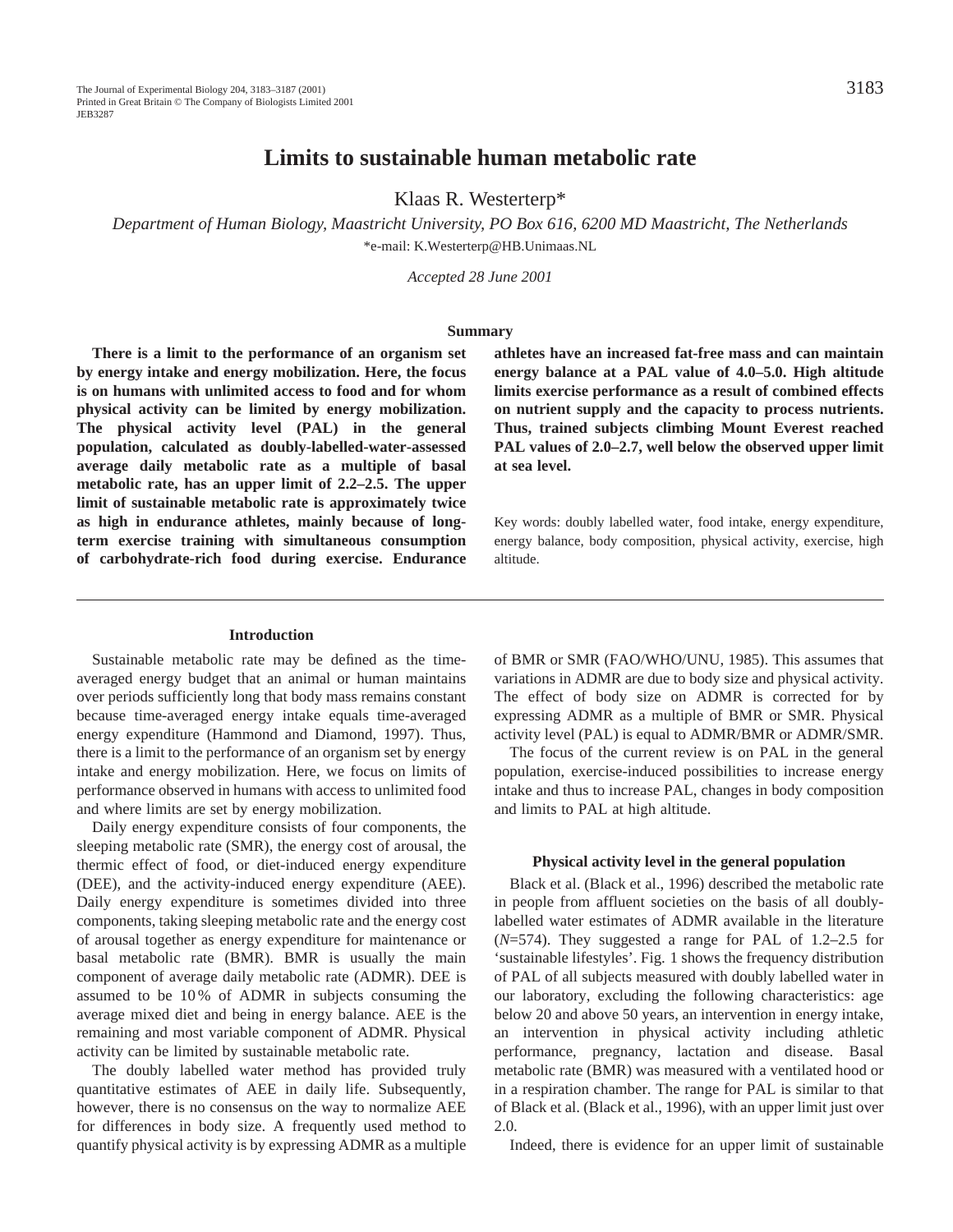

Fig. 1. Frequency distribution of physical activity level (see text) in a sample (*N*=173) of the general population aged 20–50 years.

metabolic rate in the general population. Novice athletes starting a training programme to run a half-marathon increased their PAL from an initial value of 1.66±0.07 (close to the value of 1.54 for sedentary subjects; FAO/WHO/UNU, 1985) to  $2.03\pm18$  (means  $\pm$  s.p.,  $N=7$ ) after 8 weeks of training (Westerterp et al., 1992b). Surprisingly, after the initial increase, PAL remained stable while the subjects doubled their training intensity. It was postulated that the subjects had already reached the natural limit of their daily energy turnover at the start of the training period. Five studies on soldiers during field training, together including 66 subjects with a mean PAL of  $2.40\pm0.46$  (mean  $\pm$  s.p.), all reported a negative energy balance over the observation period (Westerterp, 1998). The body mass loss ranged from 0.4 to  $2.3 \text{ kg week}^{-1}$ .

# **Exercise-induced changes in energy intake**

An important aspect of the maintenance of energy balance during high-intensity endurance exercise is the adaptation of food intake to high energy requirements. Edholm et al. (Edholm et al., 1955) showed that intake tends to be low on days when the expenditure is very high and that the difference was made up some days later when expenditure was lower. Apparently, very high levels of exercise reduce appetite, and subjects need time to adjust their energy intake to increased energy requirements. Woods (Woods, 1996) hypothesized that food provides a potential threat to the organism and that defence mechanisms against an increased energy intake may become activated. The average discrepancy between energy intake and energy expenditure in the studies on soldiers during field training cited above ranged from 2 to 8 MJ day−<sup>1</sup> or 20–90 MJ over the observation period of 7–25 days.

The upper limit of power output during endurance activities can be increased when energy-dense, carbohydrate-rich food is eaten during the exercise, a practice common in endurance sports. Energy-rich drinks make up a substantial proportion of energy intake in professional athletes. Sjödin et al. (Sjödin et al., 1994) reported a contribution of 16 % of energy intake and 25 % of carbohydrate consumption by carbohydrate-rich formulae in athletes with a PAL of up to 4.5 over a 6-day training period. Subjects were cross-country skiers in the Swedish national team studied in a training camp. It was shown

that energy intake matched energy turnover at the high PAL. The mean difference between energy turnover and energy intake for the group of four women and four men was 0.1±1.9 MJ day<sup>−</sup>1. In the 'Tour de France' of 1984, athletes maintained energy balance at a PAL of 3.5–5.5 (Westerterp et al., 1986). Body mass and body composition did change significantly over the 23-day race. None of the studies of soldiers during field training mentions the use of energy-dense, carbohydrate-rich liquid formulae during exercise.

The question remains as to whether a further increase in food intake would result in an upward shift of the limit of sustainable PAL of approximately 5, the value achieved in professional athletes. The capacity to eat and process food certainly limits the energy supply. The absorption capacity of the small intestine is thought to be a limiting factor. The evolutionary design of the intestinal nutrient absorption system is adequate but not too great (Diamond, 1991). Brouns et al. (Brouns et al., 1989) showed that athletes maintained energy balance during a 'Tour de France' simulation in a respiration chamber on a conventional solid diet with a high carbohydrate content and supplemented with a 20 % enriched carbohydrate liquid. The energy intake was 5–10 MJ day−<sup>1</sup> too low when the same diet was available *ad libitum* without the supplement.

In conclusion, the upper limit of sustainable metabolic rate in professional athletes is twice the upper limit in the general population. Two important contributors to the upward shift in PAL are that endurance athletes have learned to ingest large amounts of food and incorporate a significant amount of carbohydrate-rich drinks in their diet. They often follow a continuous eating pattern consisting of many small 'meals' at short intervals.

## **Exercise-induced changes in body composition**

Exercise training has a positive effect on performance through changes in body composition. Effects on digestive capacity, the cardiovascular system, the ventilatory system, muscle mass and muscle function have been described. Here, the focus is on two components of the body, fat-free mass (FFM) and fat mass (FM), where muscle mass is the main component of FFM. A reflection of function is the sustainable level of metabolic rate. The level of SMR and BMR is thought to be a reflection of body function as well. Body composition and BMR of subjects with a PAL greater than 3 are compared with those of subjects in the normal PAL range. In addition, changes in body composition and SMR for subjects participating in a long-term exercise intervention study in which PAL increased from a sedentary level to the upper limit observed in the general population are presented.

To allow comparisons of FFM and FM among subjects, the components need to be corrected for differences in body height. FFM and FM are expressed as indices, FFMI and FMI, respectively, where FFMI=FFM/height<sup>2</sup> and FMI=FM/height<sup>2</sup> (FM and FFM are in kg and height is in m). The correction is by analogy with the body mass index (BMI; Quetelet, 1871): BMI=FFMI+FMI. In the normal, sedentary population, there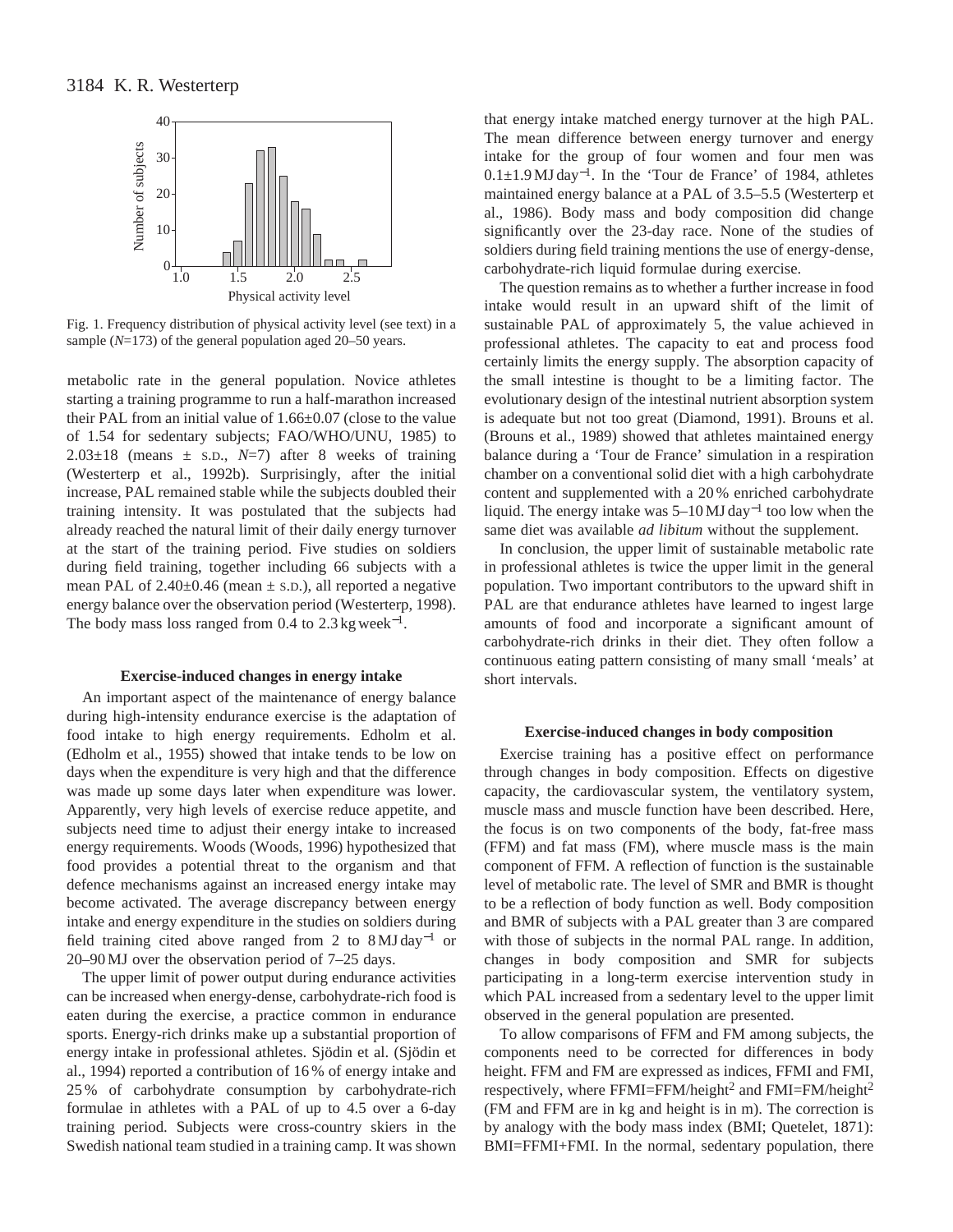

Fig. 2. Fat-free mass index (FFMI) as a function of fat mass index (FMI) in women (broken lines, *N*=61) and men (continuous lines, *N*=112). The regression lines with 95% confidence limits are calculated for the subjects with the physical activity levels presented in Fig. 1 (women,  $r^2=0.61$ ,  $P<0.0001$ ; men,  $r^2=0.44$ ,  $P<0.0001$ ). Data for elite athletes, four women (filled symbols) and four men (open symbols) from the Swedish national cross-country ski team (Sjödin et al., 1994) are plotted in the same figure.

is a highly significant relationship between FFMI and FMI in both sexes (Westerterp et al., 1992c). Subjects with a higher FM have a higher FFM. Plotting FFMI against FMI in a linear regression analysis resulted in approximately the same slope for both sexes. The slope of the regression of 0.26–0.36 meant that a subject with 1.00 kg more FM has on average 0.26–0.36 kg more FFM, comparable with the composition of mass gain in obese subjects. Fig. 2 shows the calculated linear regression lines for FFMI plotted against FMI for the subjects with PALs presented in Fig. 1. Data for elite athletes, four women and four men from the Swedish national cross-country ski team, are also plotted. PAL was 3.4±0.3 for the female skiers and  $4.0\pm0.5$  (means  $\pm$  s.D.) for the male skiers (Sjödin et al., 1994). The athletes clearly show an increased FFMI, adjusted for FMI. All subjects, women as well as men, fall well above the sex-specific regression line and the upper 95 % confidence limits for the general population. The lower value for one of the four women was for a subject with a previous history of anorexia nervosa.

FFM is the main determinant of BMR. Energy balance is an extrinsic factor known to influence BMR. The BMR of the athletes from the Swedish national cross-country ski team with a PAL of 3.0–4.5 was compared with that of sedentary nonathletic controls matched for sex and FFM (Sjödin et al., 1996). Comparisons with theoretical calculations of BMR were also made. The athletes had a 13 % higher (*P*<0.001) BMR than controls if related to FFM and a 16 % higher (*P*=0.001) BMR if related to both FFM and FM. Possible explanations included an increased substrate flux in the athletes, even during the nonexercise phase, during recovery and in anticipation of exercise.

To summarize, in elite endurance athletes, maintenance metabolic rate is increased for two reasons: FFM is higher than in subjects with a lower PAL (Fig. 2), and maintenance



Fig. 3. Sleeping metabolic rate as a function of fat-free mass in novice athletes  $(N=23)$  before (open symbols;  $r^2=0.78$ ,  $P<0.0001$ ) and after (filled symbols;  $r^2=0.65$ ,  $P<0.0001$ ) 40 weeks of exercise training.

metabolic rate adjusted for FFM is also higher. The suggestion that an increased substrate flux is a determinant of the increased maintenance metabolic rate is confirmed by the value of BMR for the skier with a previous history of anorexia nervosa. She had a much lower BMR (by 16 %) than those of the other female skiers but matched the sedentary controls as well as theoretical calculations (Sjödin et al., 1996). The effect of exercise on maintenance metabolic rate was not observed in intervention studies in which (sedentary) subjects reached a PAL in the range 2.0–2.5, the upper limit observed in the general population (Fig. 1; Westerterp, 1998).

The absence of a long-term effect of exercise on RMR is surprising. Most studies show an exercise-induced change in FFM, the main determinant of RMR. We induced an increase in FFM from 49.5±7.3 to 52.2±7.6 kg (means ± S.D., *N*=23, *P*<0.001) in novice athletes participating in a 44-week training programme to run a half-marathon. SMR did not increase; in fact, the opposite occurred: SMR decreased by 0.3±0.5 MJ day−<sup>1</sup> (mean ± S.D., *N*=23, *P*<0.05; Westerterp et al., 1994). SMR as a function of FFM was lower after 40 weeks of exercise training than before training (Fig. 3). The decrease in SMR was related to a decrease in body mass (*r*=0.62, *P*<0.01), possibly as a defence mechanism by the body to maintain body mass. The results contrast with findings for elite athletes, who maintain their body mass at extremely high values of PAL.

### **Limits to sustainable metabolic rate at high altitude**

Sustainable metabolic rate at high altitude is a function of energy balance. It seems to be difficult, if not impossible, to maintain energy balance at altitudes over approximately 5000 m. Kayser (Kayser, 1992) managed to prevent weight loss at 5050 m by supplying subjects with highly palatable diets; however, because the subjects were mainly sedentary, energy turnover was low. A negative energy balance at high altitude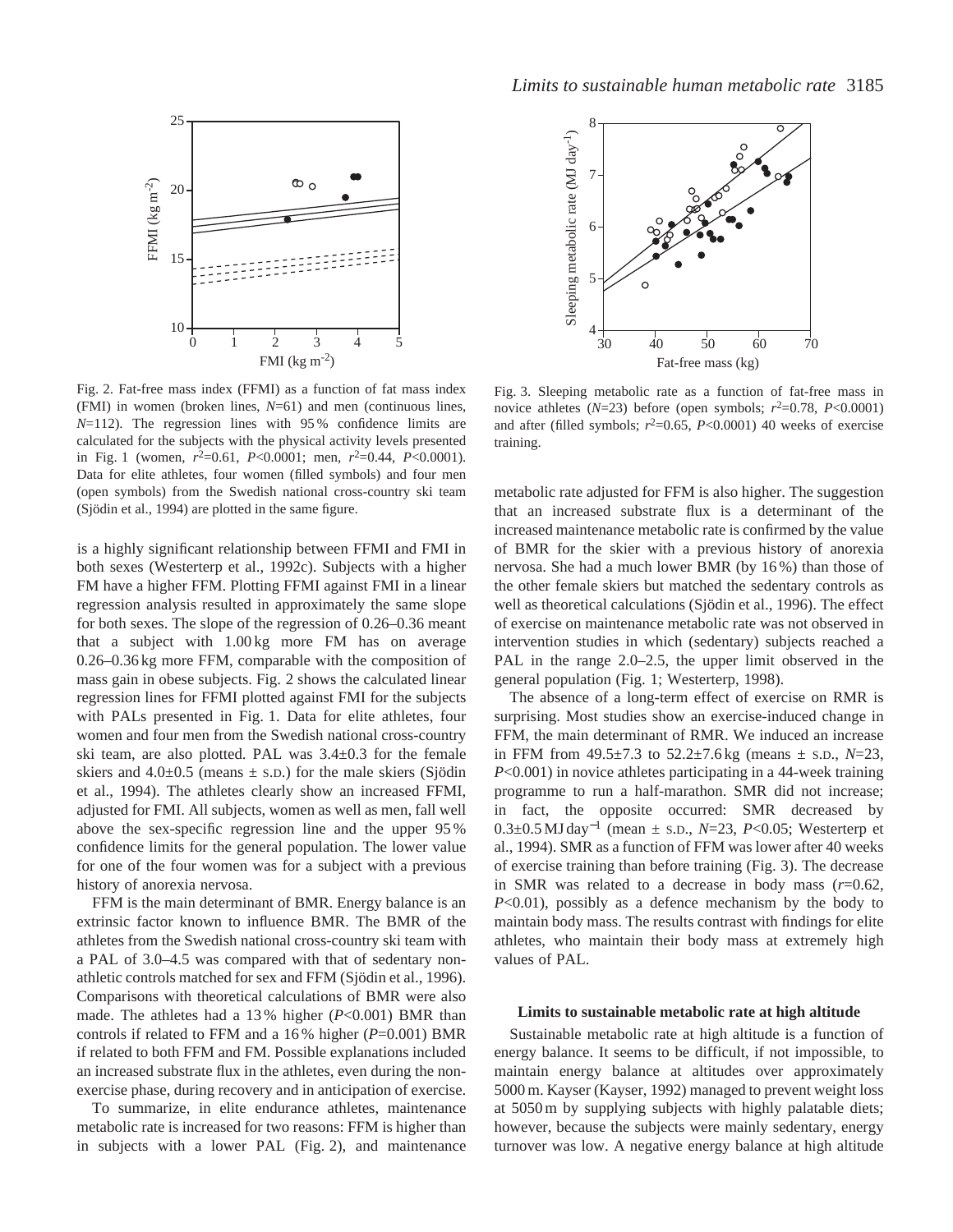

Fig. 4. Change in energy expenditure [100(hypoxic expenditure minus normoxic expenditure)/normoxic expenditure] as a function of the change in energy intake [100(hypoxic intake minus normoxic intake)/normoxic intake] from normoxia to progressive hypoxia in a hypobaric chamber (*N*=6; first 15-day interval, filled symbols; second 15-day interval, open symbols;  $r^2$ =0.73,  $P$  <0.001).

is mainly the result of malnutrition. Westerterp-Plantenga et al. (Westerterp-Plantenga et al., 1999) assessed the effect of longterm hypobaric hypoxia *per se* on appetite in eight men exposed to a 31-day simulated stay at several altitudes up to the peak of Mount Everest (8848 m). Palatable food was provided *ad libitum*, and stresses such as cold exposure and exercise were avoided. Body mass loss was mainly because of a reduction in energy intake. Meal size was reduced by a more rapid increase in satiety. Initially, meal frequency was increased; however, the increase in the number of meals did not prevent the decrease in total energy intake, resulting in a mean mass loss of  $5\pm 2$  kg (mean  $\pm$  s.D., *P*<0.001) over the 31day period.

The decrease in energy intake at high altitude is probably one of the determinants of a reduction in sustained metabolic scope. The average daily metabolic rate of the men exposed to a 31-day simulated stay at several altitudes up to the peak of Mount Everest, as described above, was higher than their energy intake, and the discrepancy increased during the exposure (Westerterp et al., 2000). Fig. 4 shows the change in energy expenditure as a function of the change in energy intake from normoxia to progressive hypoxia. The reduction in ADMR was on average approximately one-third of the reduction in energy intake. A reduction in ADMR in a hypoxic environment where stresses such as cold exposure and exercise were avoided implicates mainly a reduction in energy expenditure for physical activity. Maintenance requirement at altitude is thought to be increased (Mawson et al., 2000) and, thus, at a given level of energy expenditure, there is less energy available for diet-induced and activity-induced energy expenditure. Only approximately 10 % of the reduction in energy intake can be explained by a reduction in DEE because DEE is assumed to be 10 % of ADMR in subjects consuming the average mixed diet and being in energy balance. The major proportion of a reduction in ADMR at high altitude will therefore be due to a reduction in AEE.

Exposure to high altitude limits exercise performance by its combined effects on nutrient supply and the capacity to process nutrients by taking up  $O_2$  and exhaling  $CO_2$ . Even elite highaltitude climbers do not have physiological adaptations to overcome the consequences of the reduction in partial O2 pressure (Oelz et al., 1986). We measured PAL values of 2.0–2.7 in subjects climbing Mount Everest, well below the values of up to 5.0 reported for elite endurance athletes at sea level (Westerterp et al., 1992a).

## **Discussion**

An important limit to sustainable metabolic rate is the energy supply. In the general population with unlimited access to food, metabolic rate reaches an upper limit at a PAL value just over 2. Subjects trying to increase PAL further get into a negative energy balance, with consequences for performance. Endurance athletes manage to increase the energetic ceiling of performance to a level of more than twice the limit observed in the general population.

There are at least three explanations for the increase in the energetic ceiling in professional athletes. First, professional athletes are a selection of the population. Few people are born to be athletes. Second, they have to train for many years to reach their high level of performance. For many sports, training has to start at a young age for athletes to be able to compete successfully. Third, training includes exercise and the maintenance of energy balance at a high level of energy turnover. The latter implicates the supplementation of the diet with carbohydrate-rich liquid formulae. Highly trained athletes have learned how to eat the maximum amount of food during hard physical work.

An important aspect of performance at a high level of energy turnover is the 'machinery of the power supply'. There are few data on endurance exercise and energy balance and fat-free mass. Fig. 2 compares data for highly trained athletes with data for subjects from the general population. Endurance athletes are characterized by a high FFM adjusted for height and FM. Values for two of the four women were comparable with those for the four men, although women generally have a considerably lower FFM than men. Sustainable metabolic rate is probably limited by FFM. Maintaining FFM requires exercise training and energy balance. The resulting substrate flux increases BMR, even after adjustment for the enlargement of the FFM. The absolute value of BMR of 7–9 MJ day−<sup>1</sup> (Sjödin et al., 1996) is equivalent to ADMR for a sedentary subject. Subjects such as novice athletes preparing for a halfmarathon run increased FFM but did not show the FFMadjusted increase in SMR (Fig. 3) observed in professional athletes. This might be a reflection of the limitations of subjects from the general population to increase the substrate flux and thus the normal PAL ceiling of 2.0–2.5.

At high altitude, FFM usually goes down. The decrease is a consequence of the reduced PAL and of negative energy